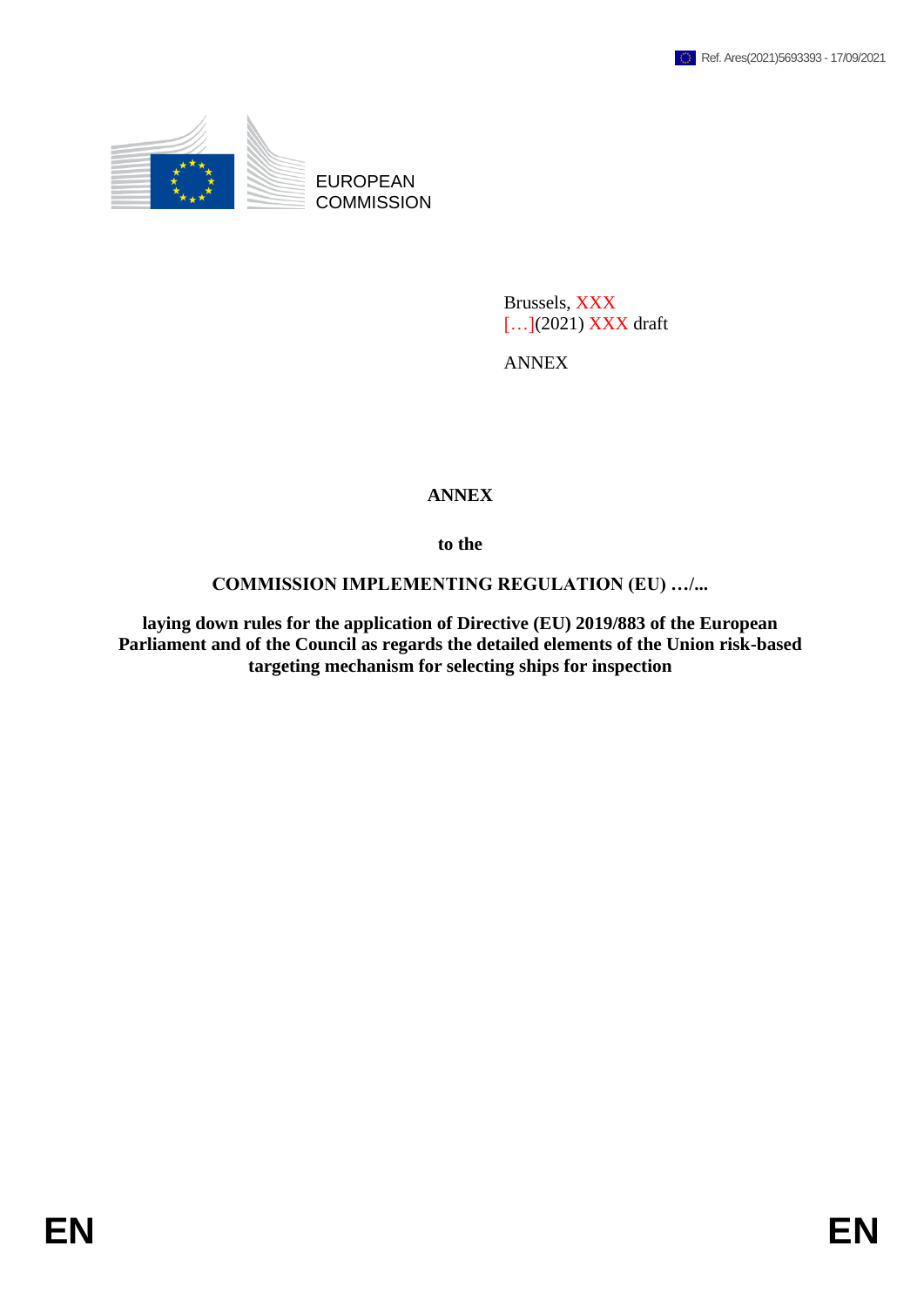## **ANNEX**

Methodology:

- 1. The risk parameters set out in Table 1 shall be used to determine the risk level of a vessel.
- 2. Each risk parameter set out in Table 1 is assigned a different colour code representing a risk level: red (high), orange (medium) or yellow (low).
- 3. The assignment of the risk level to a ship on the basis of the alerts for the risks parameters in Table 1 shall be based on the criteria set out in Table 2.
- 4. In order to apply several concurrent active alerts for assigning the risk levels set out in Table 2, the conversion factors set out in Table 3 may be applied.

Table 1: Risk parameters

| <b>Risk</b><br>parameter<br>number | <b>Risk level</b><br>of the alert<br>(Colour<br>code) | <b>Risk parameter description</b>                                                                                       | Criteria for activating an alert for the risk<br>parameter                                                                                            | Criteria for deactivating the alert for<br>the risk parameter                                                                               |
|------------------------------------|-------------------------------------------------------|-------------------------------------------------------------------------------------------------------------------------|-------------------------------------------------------------------------------------------------------------------------------------------------------|---------------------------------------------------------------------------------------------------------------------------------------------|
|                                    | Orange                                                | Non-compliance with the advanced waste<br>notification requirements set out in Article<br>6 of Directive (EU) 2019/883. | The alert is activated if advance waste notification<br>has not been sent or has not contained mandatory<br>information.                              | The alert is computed to Port A based on<br>the advance waste notification sent to<br>Port A. The alert must be reassessed at<br>each Port. |
|                                    | Orange                                                | Information provided by the operator,<br>agent or master in accordance with Article<br>6 of Directive (EU) 2019/883.    | The alert is activated if validity checks of advance<br>waste notification content reveal that the ship might<br>not be compliant with the Directive. | The alert is computed to Port A based on<br>the advance waste notification sent to<br>Port A. The alert must be reassessed at<br>each Port. |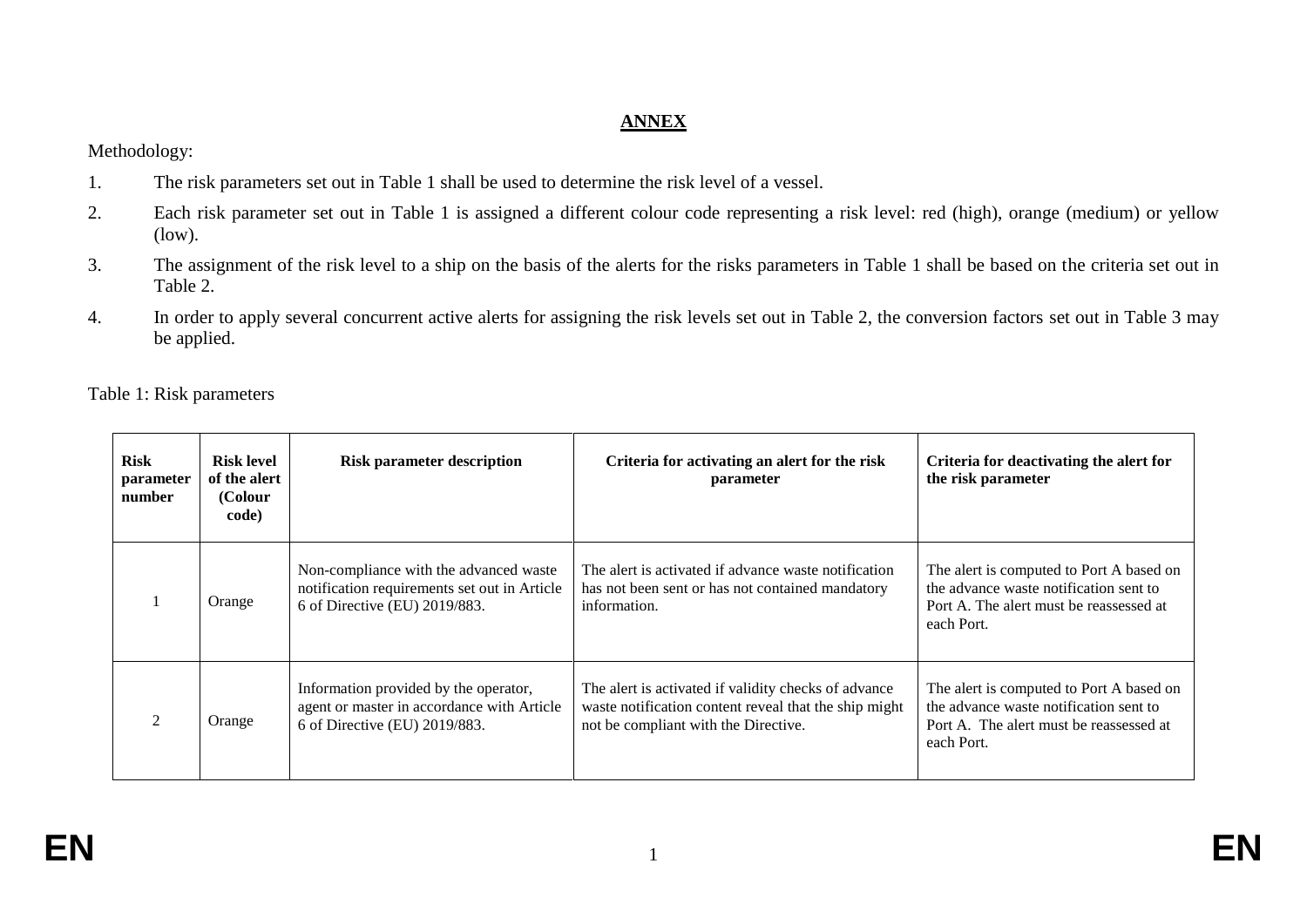| <b>Risk</b><br>parameter<br>number | <b>Risk level</b><br>of the alert<br>(Colour<br>code) | <b>Risk parameter description</b>                                                                                                                                                                                   | Criteria for activating an alert for the risk<br>parameter                                                                                                                                                      | Criteria for deactivating the alert for<br>the risk parameter                                                                                       |
|------------------------------------|-------------------------------------------------------|---------------------------------------------------------------------------------------------------------------------------------------------------------------------------------------------------------------------|-----------------------------------------------------------------------------------------------------------------------------------------------------------------------------------------------------------------|-----------------------------------------------------------------------------------------------------------------------------------------------------|
| 3                                  | Orange                                                | Date of the previous inspections carried<br>out in accordance with Article 10 of<br>Directive (EU) 2019/883.                                                                                                        | The alert is activated if the ship was not inspected in<br>accordance with Article 10 of Directive (EU)<br>2019/883 in the previous 12 months.<br>Note: This alert should only be active after 28 June<br>2022. | The alert is deactivated after an<br>inspection has been recorded in<br>accordance with Article $14(2)$ , point (a),<br>of Directive (EU) 2019/883. |
| $\overline{4}$                     | Red                                                   | Existing report(s) by Port Reception<br>Facilities inspection authorities, port<br>authorities or other competent bodies<br>indicating that the ship has not complied<br>with Article 7 of Directive (EU) 2019/883. | The alert is activated manually in THETIS-EU by<br>Port Reception Facilities inspectors.                                                                                                                        | The alert is deactivated after an<br>inspection is concluded (status<br>'Inspected') without non-compliances.                                       |
| 5                                  | Orange                                                | Port Reception Facilities Non-<br><b>Compliances Alert</b>                                                                                                                                                          | Alert triggered if ship has been identified with Port<br>Reception Facilities non-compliances within the last<br>6 months, with a relevant report in THETIS-EU.                                                 | The alert is deactivated after an<br>inspection is concluded (status<br>'Inspected') without non-compliances.                                       |
| 6                                  | Orange                                                | <b>Sufficient Dedicated Storage</b>                                                                                                                                                                                 | The alert is activated if the dedicated storage on-<br>board is not considered sufficient according to the<br>criteria used for the application of Article $8(4)(b)$                                            | The alert is computed to Port A based on<br>the advance waste notification sent to<br>Port A. The alert must be reassessed at<br>each Port.         |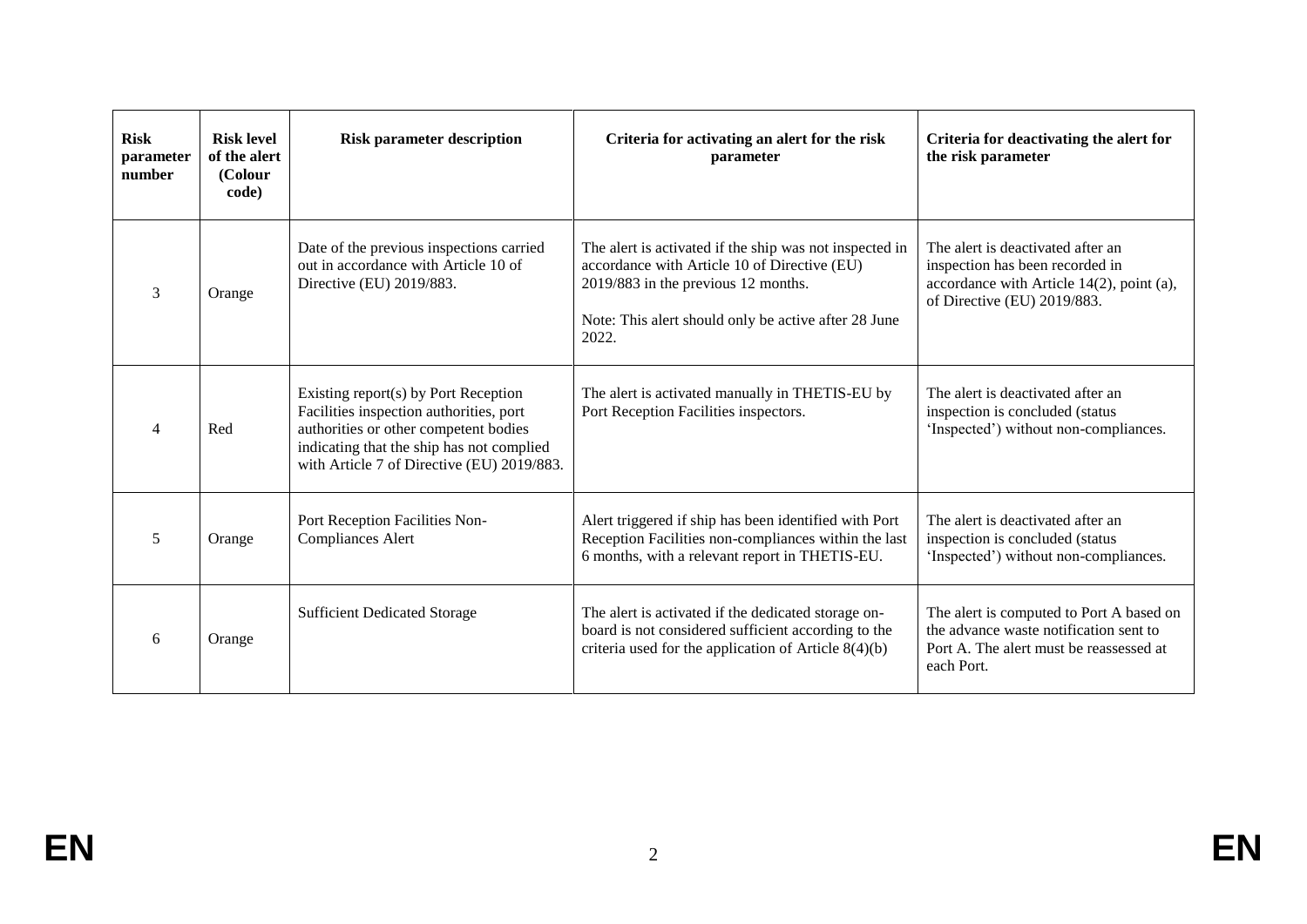| <b>Risk</b><br>parameter<br>number | <b>Risk level</b><br>of the alert<br>(Colour<br>code) | <b>Risk parameter description</b> | Criteria for activating an alert for the risk<br>parameter                                                                                                                                                                                                                             | Criteria for deactivating the alert for<br>the risk parameter                                                                                                                           |
|------------------------------------|-------------------------------------------------------|-----------------------------------|----------------------------------------------------------------------------------------------------------------------------------------------------------------------------------------------------------------------------------------------------------------------------------------|-----------------------------------------------------------------------------------------------------------------------------------------------------------------------------------------|
| $\tau$                             | Yellow                                                | Next Port Of Call                 | Considered to increase risk level if non-EU or<br>unknown. For the computation of this alert, ports<br>located in Iceland, Norway, United Kingdom<br>(including Isle of Man, Channel Islands and<br>Gibraltar) and Russian ports located in the Baltic<br>Sea are to be treated as EU. | The alert is computed to Port A based on<br>the advance waste notification sent to<br>Port A. The alert must be reassessed at<br>each Port.                                             |
| 8                                  | Yellow                                                | Previous Port Of Call             | Considered to increase risk level if non-EU. For the<br>computation of this alert, ports located in Iceland,<br>Norway, United Kingdom (including Isle of Man,<br>Channel Islands and Gibraltar) and Russian ports<br>located in the Baltic Sea are to be treated as EU.               | The alert is computed to Port A based on<br>the advance waste notification sent to<br>Port A. The alert must be reassessed at<br>each Port.                                             |
| 9                                  | Yellow                                                | <b>Exemption Alert</b>            | The alert is activated if the ship has an exemption<br>and has not been inspected for 12 months, to ensure<br>that these ships will be included in the inspections.                                                                                                                    | The alert must be reassessed at each Port.                                                                                                                                              |
| 10                                 | Red                                                   | Incident Type Waste Alert         | The alert is activated if an Incident Report of type<br>"waste" has been issued in SafeSeaNet for that<br>vessel in a previous port.                                                                                                                                                   | The alert is deactivated after an<br>inspection is concluded (status)<br>'Inspected') and has taken place without<br>non-compliances or after the incident is<br>inactive at SafeSeaNet |